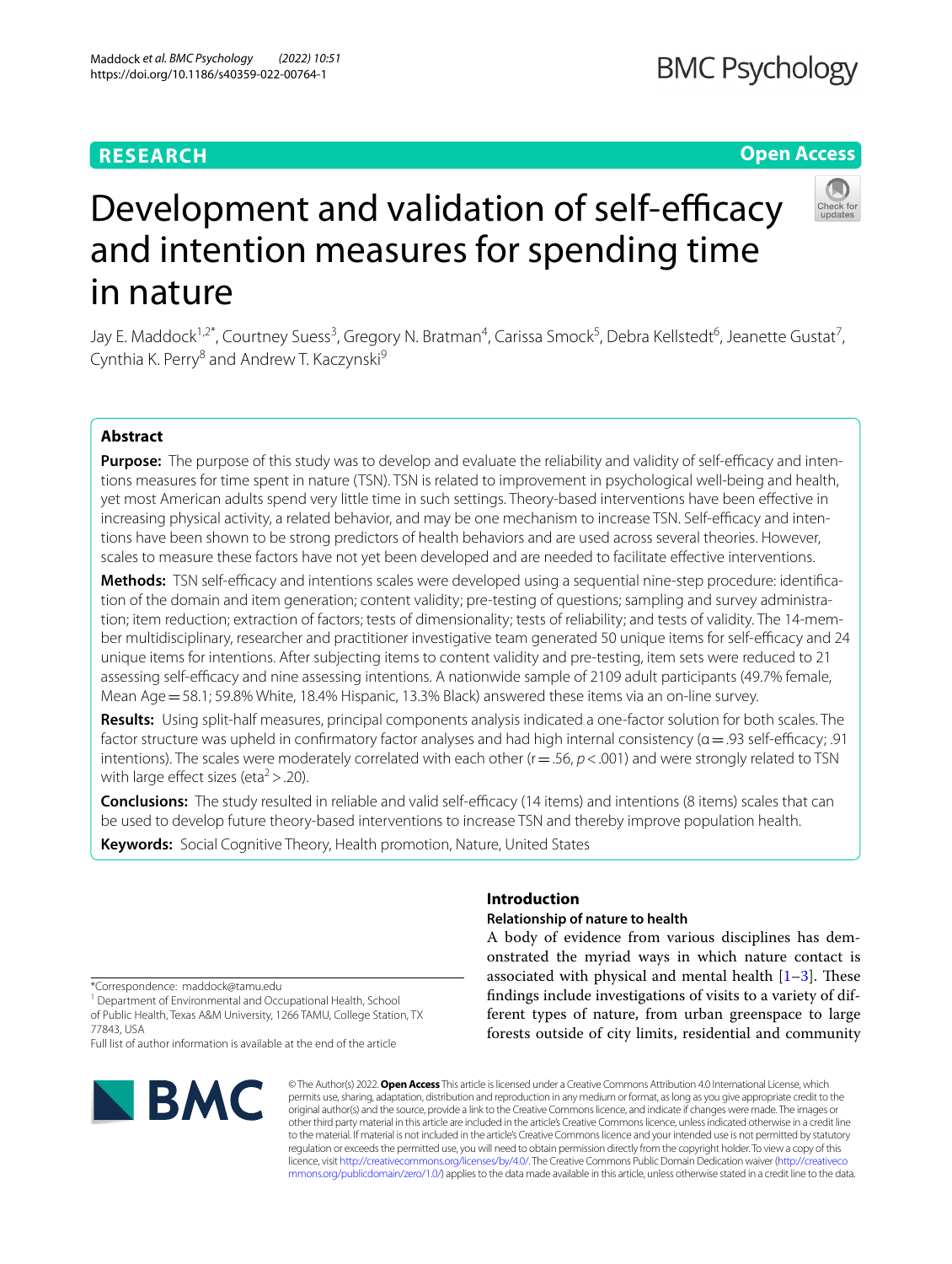gardens, ocean beaches, coastlines, and many other environments  $[4-7]$  $[4-7]$  $[4-7]$ . Documented effects and associations range from cognitive restoration to reductions in stress, anxiety, and mental health disorders, improvements in emotion regulation, enhanced immune function, increased physical activity, and social cohesion  $[8-13]$  $[8-13]$ . Many questions remain, however, about causal mechanisms, the characteristics of the dose–response relationship with respect to specifc outcomes, and the ways in which individual and population-level diferences may moderate the impact of nature contact on health [[14](#page-9-3)[–18](#page-9-4)].

### **Need for interventions to increase time spent in nature**

Despite the strength of this evidence and recent efforts to incorporate considerations of the health benefts of nature contact into urban planning, as well as increasing support for "green prescriptions" from some health care providers, most Americans spend less than fve hours per week in nature [\[19\]](#page-9-5). As attention from diverse sectors turns to potential interventions that may increase nature contact, a variety of considerations must be taken into account. This includes further research into the factors that infuence intentions and capability to visit natural spaces.

Connectedness to nature is a construct that is examined in a variety of diferent contexts within the literature, using the Connectedness to Nature Scale [[20\]](#page-9-6); the Inclusion of Nature in Self Scale [\[21](#page-9-7)]; the Nature Relatedness Scale [\[22](#page-9-8)] and other measures. Increased feelings of connection to the natural world is found to be associated with well-being and pro-environmental behaviors (e.g., support for conservation) [[23](#page-9-9)] and some evidence is emerging that this connection may predict frequency of nature contact as well [[24](#page-9-10)]. Interventions that increase these feelings of relatedness and connectedness to the natural world may therefore have repercussions on intentions for future visitation to these environments. These types of motivations are likely to be related to intrinsic motivation for nature contact. This is an important factor to consider, as recent research has demonstrated the importance of accounting for intrinsic versus extrinsic motivation or perceived social pressure to visit nature, and how these diferences may moderate the afective impacts of nature contact [\[25](#page-9-11)].

Despite feelings of connection to nature, however, signifcant obstacles exist for some individuals in the form of social, fnancial, and physical barriers to access [[26–](#page-9-12) [31\]](#page-9-13) and experiences of discrimination and lack of safety within these spaces  $[32-35]$  $[32-35]$  $[32-35]$ . These barriers to access and participation are very likely to adversely impact intentions to visit nature. Park design and maintenance, amenities, neighborhood characteristics, and provision of inclusive programming are also signifcant predictors of use and visitation  $[36-39]$  $[36-39]$  $[36-39]$ . Access to nature is therefore determined not only by physical distance and adequate infrastructure, but by capabilities that are highly infuenced by social and economic factors as well [\[12](#page-9-18), [40\]](#page-9-19).

#### **Theoretical underpinnings**

Theory-based interventions are effective in changing a wide variety of health behaviors from smoking to physical activity and organ donation [[41\]](#page-9-20). To date, interventions to increase time spent in nature are focused on increasing access to green space, physician-based prescriptions, and programmatic activities  $[42, 43]$  $[42, 43]$  $[42, 43]$ . The development of valid and reliable measures of theoretical constructs is an essential frst step in developing theory-based interventions  $[44]$  $[44]$ . These and other studies demonstrate the need for developing valid and reliable psychosocial measures that support theory-based interventions to increase time spent in nature [[2\]](#page-8-3).

Self-efficacy and intentions are two of the most robust theoretical constructs in predicting behaviors. Selfefficacy was originally integrated into Social Cognitive Theory and is integrated into the Theory of Planned Behavior, Health Belief Model, and the Transtheoretical Model [\[45](#page-10-1)[–47](#page-10-2)]. Intentions are the key construct in the Theory of Planned Behavior and the Theory of Reasoned Action. Fishbein positioned intentions as the main construct through which attitudes, norms and self-efficacy efect behaviors [\[48](#page-10-3)].

Self-efficacy includes perceived confidence to conduct a behavior successfully [[45](#page-10-1)]. Infuenced by individual capabilities and environmental factors, self-efficacy includes control over barriers as well as ability to perform a behavior  $[49]$  $[49]$ . Self-efficacy is shown to be one of the strongest predictors of intentions and behavior across a variety of studies [\[50,](#page-10-5) [51](#page-10-6)]. For example, Netz et al. found positive correlations between high levels of self-efficacy and performing physical activity, suggesting that perceived selfefficacy in ability to perform physical activity must be established before other motivational interventions are considered  $[52]$  $[52]$  $[52]$ . It is therefore probable that self-efficacy is necessary to increase spent time in nature; however, measures to determine this association are needed.

Intentions to perform a behavior are the most proxi-mate measure to a health behavior [\[53](#page-10-8)]. Attitudes, norms, and self-efficacy have all been shown to influence intentions and, through changes in intentions, behavior  $[50, 54]$  $[50, 54]$  $[50, 54]$  $[50, 54]$ . The Theory of Planned Behavior posits that behavior is infuenced directly through intentions which mediate all other pathways  $[53]$  $[53]$ . Therefore, measuring intentions to spend time in nature is critical as changes in self-efficacy, attitudes, and norms should directly influence intentions [[55](#page-10-10)].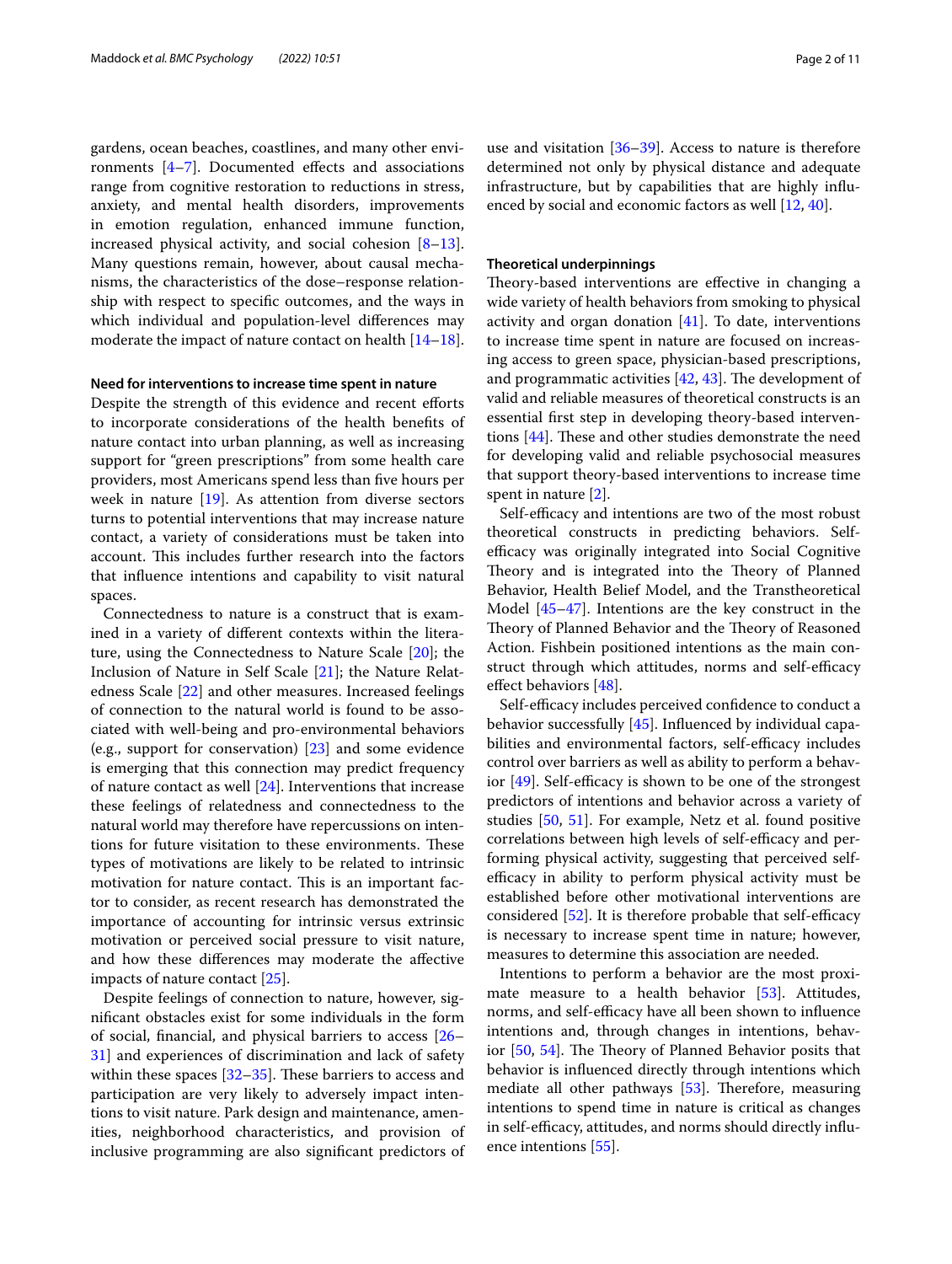# **Study aims**

The goals of this study were to develop reliable and valid scales for self-efficacy and intentions to spend time in nature.

# **Methods**

# **Design**

The TSN self -efficacy and intentions scales were developed using the sequential methods developed by Jackson [[56\]](#page-10-11) and Comrey [\[57](#page-10-12)] and expanded on by Boateng et al.  $[58]$  $[58]$  $[58]$ . These methods follow a nine-step procedure: (1) identifcation of the domain and item generation; (2) examination of content validity; (3) pre-testing of questions; (4) sampling and survey administration; (5) item reduction; (6) extraction of factors; (7) tests of dimensionality; (8) tests of reliability; and (9) tests of validity. Figure [1](#page-2-0) provides a pictorial representation of these study stages.

In phase one, self-efficacy was defined as a person's confdence in his or her ability to take action and to persist in that action despite obstacles or challenges pertaining to spending time in nature. Intentions were defned as planning to engage in certain nature-related behaviors over the next three months. The 14-member multidisciplinary, researcher and practitioner, international investigative team individually generated items about self-efficacy and intentions to spend time in nature based on these prompts. For example, the intentions prompt was, "In the next three months, do you intend to..." The lead investigator reviewed all generated items and eliminated duplicates. In phase two, all items were reviewed and rated individually by the investigative team using a Qualtrics survey. Items were frst rated on how relevant they were to the construct of self-efficacy or intentions on a four-point Likert scale ranging from not relevant to very relevant. Next, thematic subsets were rank

ordered based on their importance to spending time in nature. Items that had means of less than 2.5 on relevance and scored in the bottom quartile of importance were removed.

In phase three, several members of the research team recruited community members across the country to participate in pretesting of items using a cognitive interview. A research team member sat with an individual as they read the questions and took item-by-item feedback for items that were confusing, double barreled, or otherwise difficult to answer  $[44]$  $[44]$  $[44]$ . Poorly preforming items were again eliminated during this phase of the study.

In phase four, a nationwide sample of participants was acquired through a panel from Qualtrics of United States (U.S.) adult residents aged 18 or older. There is some disagreement on the sample size needed for factor analysis ranging from 5 to 10 respondents per item to 100 to 1000 respondents per study. Comrey [\[57](#page-10-12)] has rated a sample size of 1000 as excellent for factor analysis stability. Since this study was using split-half methods, a sample of 2000 was planned. Respondents included in the Qualtrics database were self-selected to be part of the present study. To minimize self-selection bias, Qualtrics sends a survey invitation to its panel members without disclosing the particular topic so that respondents participate in the survey without knowing the nature of the survey beforehand, efectively facilitating a more random sampling procedure. Data collection was completed over a one-month period (June 23-July 21, 2021) and respondents were stratifed by age, gender, and region within the U.S. to be nationally representative of those characteristics. Participants were presented with an informed consent informational sheet prior to receiving the survey and indicated their consent electronically. The survey was soft launched with 200 participants to ensure all questions were answered and that there were no issues with

<span id="page-2-0"></span>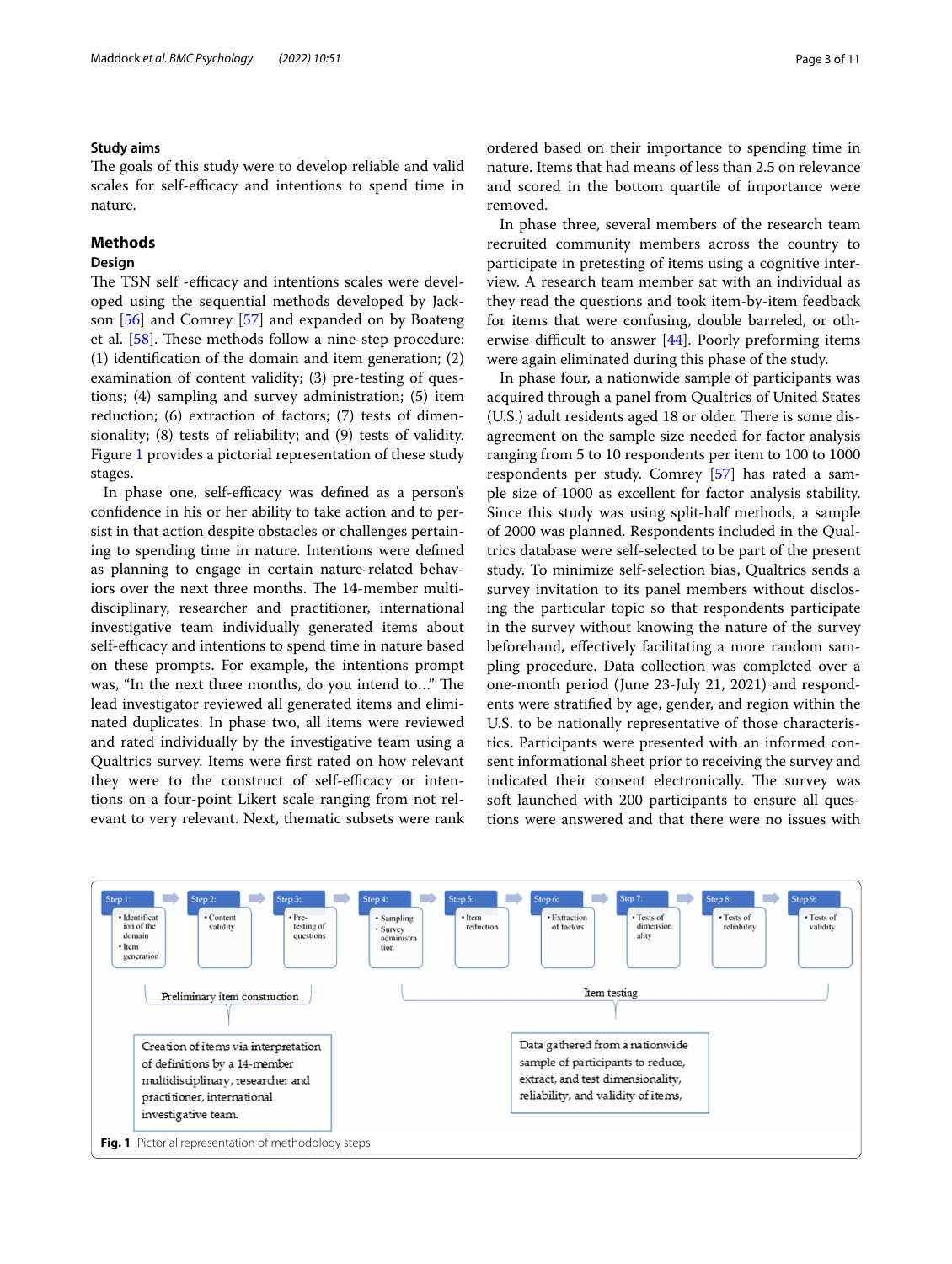the survey programming. As a quality check, participants who completed the study in less than half the soft launch mean time (12.5 min) were removed from the sample to eliminate participants that were not responding thoughtfully. On average, the survey took 29.4 min to complete. All study procedures were conducted according to the World Medical Association Declaration of Helsinki and to conform to the ICMJE Recommendations for the Conduct, Reporting, Editing, and Publication of Scholarly Work in Medical Journals. All study procedures were approved by the Texas A&M University Institutional Review Board.

# *Materials/measures*

Instrument content includes questions to assess time spent in nature, social cognitive measures, attitudes and behavioral capacity, and demographics. When possible, questions were formatted following the same structure and adapted from validated instruments.

## **Time spent in nature**

Two questions were used to assess time spent in nature. The first question measured the frequency of visits to natural areas. It was adapted from the People and Nature Survey for England-Adults [\[59](#page-10-14)]. The question described what types of nature spaces are included and asked, "In the past 12 months, how often, on average have you spent free time outside in green and natural spaces?" Response options included: every day, more than twice a week but not every day, twice a week, once a week, once or twice a month, once every 2–3 months, less often, and never. Some minor changes in the examples were made to increase readability among Americans audiences (e.g., forests for woodlands). The second question, which measures duration rather than frequency, was taken verbatim from the Nature of Americans study [\[19](#page-9-5)]. The question asks, "In the typical week, when the weather allows, about how long on average do you spend outdoors in nature?" Response choices included: none, some but less than 30 min, 30 min to an hour, 1–2 h, 2–3 h, 3–4 h, 4–5 h, 5–7 h, and more than 7 h. Both of these aspects of nature exposure are informative to assess, as some research has found frequency and duration to be associated with diferent outcomes [[60\]](#page-10-15).

### **Social cognitive measures**

The self-efficacy questions all started with the stem: "How confdent are you right now that you could spend at least two hours per week in green or natural spaces if…." Response options included: not at all confdent, slightly confdent, somewhat confdent, very confdent, and extremely confdent. Intention items started with the stem: "In the next three months, do you intend to…."

Response options included: strongly disagree, disagree, neither agree nor disagree, agree, and strongly agree.

## **Attitudes and behavioral capacity**

Additional scales were included to provide convergent validity for self-efficacy and intentions. These included an Attitudes towards Spending Time in Nature scale, which contains three factors: positive attitudes, negative attitudes, and concerns about spending time in nature [\[61](#page-10-16)]. A single factor scale measuring behavioral capacity to spend time in nature was also included [[62](#page-10-17)].

## **Socio‑demographics**

Socio-demographic questions assessed included age, gender, race and ethnicity, marital status, education, income, state of residence, zip code, general health, and the ability to walk for more than 10 min.

#### *Participants*

In the survey portion of the study, 4414 people clicked on the link to the study. Of these, 3847 provided informed consent and 3120 answered any questions. Overall, 2109 participants (67.6% of those that started) completed the survey and passed the quality check. The participants identifed as male (49.6%), female (49.7%), and nonbinary (0.7%). The median age was 58.1 years (SD = 17.1). The sample was ethnically diverse with 59.8% white respondents, 18.4% Hispanic, 13.3% Black, and 8.0% mixed and other. Median income was \$50,000–59,999 and just over half of the sample was married (51.2%). Education was well distributed with 47.4% having less than a college degree, 35.2% having a two- or four-year college degree, and 17.5% having an advanced degree. Respondents came from all 50 states, Puerto Rico, and D.C. Most respondents (74.5%) were in good to excellent health and could walk 10 min (87.5%) without assistance. The sample had a fairly high level of frequency of exposure to nature with 30.5% going into natural spaces every day, 28.8% more than twice per week, and 16.0% less than once per month. Duration of time spent in nature was less, with 47.3% spending less than an hour per week in nature and 22.3% spending one to two hours per week. Only 30.4% met the recommended threshold of spending two or more hours per week in nature. Table [1](#page-4-0) presents the sample demographics.

# *Data analyses*

In phase fve of the study, we conducted item analysis. Survey items with correlations of>.70 with another item were removed to reduce collinearity. Items with extreme distribution characteristics, such as a non-central mean, restriction in range, skewness, and kurtosis, were identifed and eliminated.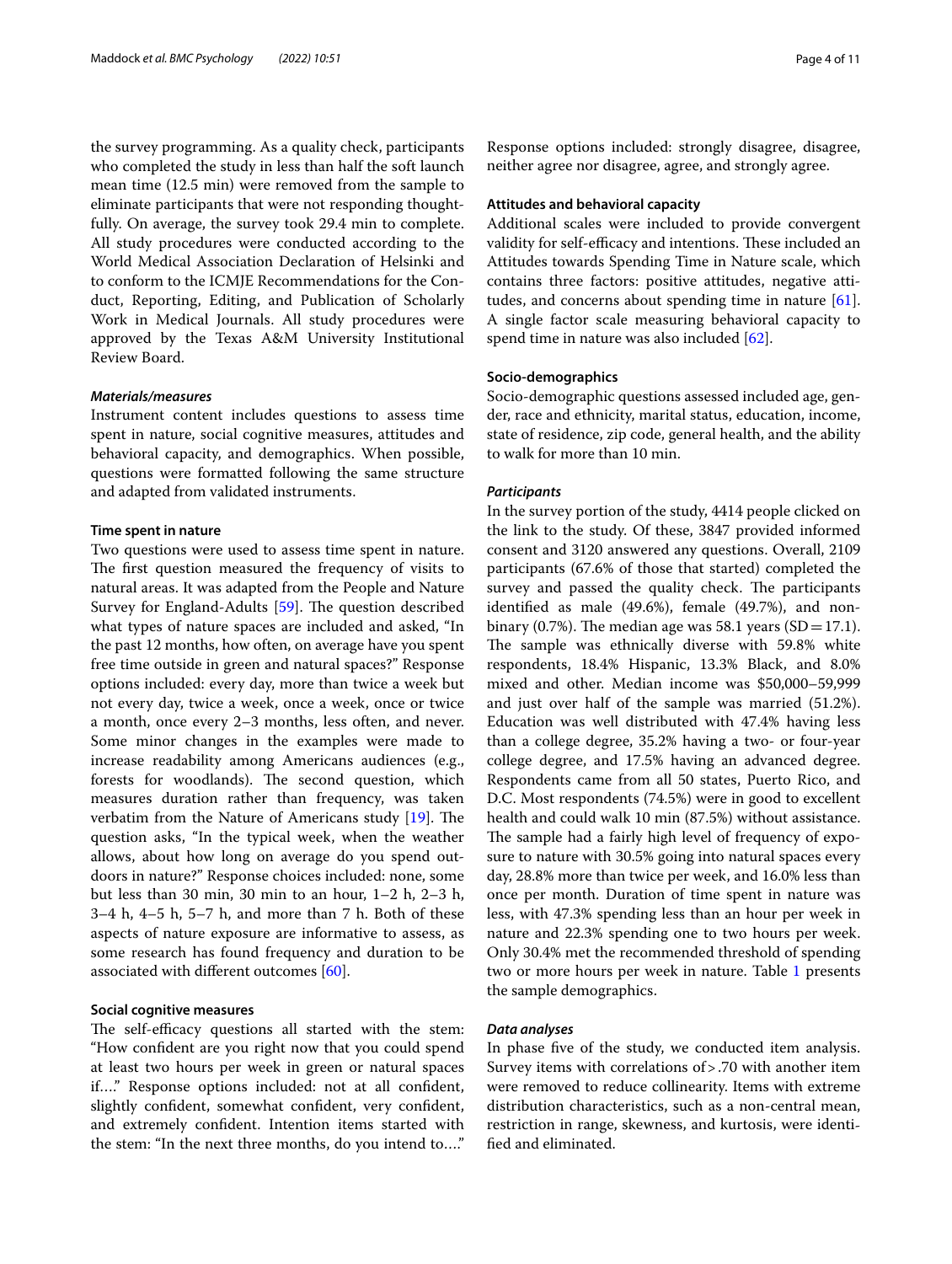<span id="page-4-0"></span>

| <b>Table 1</b> Sample demographics ( $n = 2109$ ) |  |  |  |  |
|---------------------------------------------------|--|--|--|--|
|---------------------------------------------------|--|--|--|--|

| Variable                                                             | M (SD) or % |
|----------------------------------------------------------------------|-------------|
| Gender (% Female)                                                    | 49.7        |
| Age                                                                  | 58.1 (17.1) |
| Education                                                            |             |
| High school or less                                                  | 21.7        |
| Some or community college                                            | 36.8        |
| Bachelor's degree                                                    | 24.1        |
| Graduate or professional degree                                      | 17.5        |
| Household income                                                     |             |
| Less than \$30,000                                                   | 27.7        |
| \$30,000-\$49,999                                                    | 21.5        |
| \$50,000-\$69,999                                                    | 16.6        |
| \$70,000-\$99,999                                                    | 16.9        |
| $$100,000+$                                                          | 17.3        |
| Race/ethnicity                                                       |             |
| White, non-Hispanic                                                  | 59.8        |
| Black, non-Hispanic                                                  | 13.3        |
| Hispanic                                                             | 18.4        |
| Other                                                                | 8.0         |
| General health                                                       |             |
| Excellent                                                            | 15.9        |
| Good                                                                 | 58.6        |
| Fair                                                                 | 22.1        |
| Poor                                                                 | 3.4         |
| In the typical week, when the weather allows about bow long on aver- |             |

In the typical week, when the weather allows, about how long on aver age do you spend outdoors in nature?

| None                      | 5.5  |
|---------------------------|------|
| Some but less than 30 min | 16.8 |
| 30 min to an hour         | 25.0 |
| $1 - 2h$                  | 22.3 |
| $2 - 3h$                  | 11.0 |
| $3-4h$                    | 6.4  |
| $4-5h$                    | 5.5  |
| $5-6h$                    | 3.0  |
| More than 7 h             | 4.6  |
|                           |      |

In the last 12 months, how often, on average have you spent your free time outside in green and natural spaces?

| Every day                                | 30.5 |
|------------------------------------------|------|
| More than twice a week, but not everyday | 28.8 |
| Twice a week                             | 8.8  |
| Once a week                              | 93   |
| Once or twice a month                    | 6.6  |
| Once every 2-3 months                    | 2.5  |
| Less often                               | 4.9  |
| Almost never                             | 86   |

In phase six, the factor dimensionality of the scales was examined. To facilitate both exploratory and confrmatory analyses, we used the split-half procedure, in which the sample was randomly divided in half. The frst half of the sample was selected for exploratory analysis. An exploratory principal components analysis (PCA) was conducted on the matrix of item intercorrelations generated from the frst half of the sample using pair-wise deletion. The number of components retained was determined by comparing the results of two procedures (scree procedure and parallel analysis method) that have been shown to be valid predictors of the correct dimensionally of an item set [[63](#page-10-18)]. In some cases, the scree procedure [[64](#page-10-19)] may over extract factors, and for this reason the Parallel Analysis tables developed by Lautenschlager [[65\]](#page-10-20) were also used [[66](#page-10-21)]. Orthogonal (varimax) rotations were examined. Items loading less than 0.50 on a factor were removed. Items loading > 0.30 on multiple factors were also removed to reduce collinearity across the subscales.

In phase seven, following the PCA conducted on the frst half of the data, confrmatory factor analysis (CFA) was performed on the other half of the data to evaluate the latent structure and provide support for construct validation CFA provides a rigorous test of the proposed scales through testing how well the measures' variables or items represent the constructs  $[67]$  $[67]$ . Indicators were specifed and parameters estimated with a maximum likelihood technique using STATA 15.0. Evaluation of a CFA requires an assessment of overall ft to the data [[68](#page-10-23)]. In phase seven CFA was conducted to establish convergent validity through the common variance the items on the construct shared with the latent construct. Hair et al. [[68](#page-10-23)] recommends all factor loadings should be statistically signifcant with loadings of at least 0.50 or higher to represent convergent validity. Fornell et al. [[69](#page-10-24)] indicates parameter estimates 0.70 or higher are considered acceptable where the amount of information shared with a latent construct is greater than the error variance. Further, the CFA allows for measurement of average variance extracted (AVE). Hair et al. [[68](#page-10-23)] suggests that AVE should be above .50. Reliability is the third criterion of convergent validity, Joerskog Rho indicates construct reliability; values higher than 0.7 indicate internal consistency, which represents all of the items of the scale consistently measuring the same latent construct [\[68](#page-10-23)].

In phase eight, reliability of scales was measured using Cronbach's alpha. In general, an alpha > .70 is considered to be a good measure of internal consistency [[70\]](#page-10-25). If the overall alpha was below .70, individual items were examined to assess if removing the item would increase the overall alpha of the scale. In phase nine to test criterion validity, the relationships between self-efficacy, intentions, and time spent in nature were examined using one-way ANOVAs.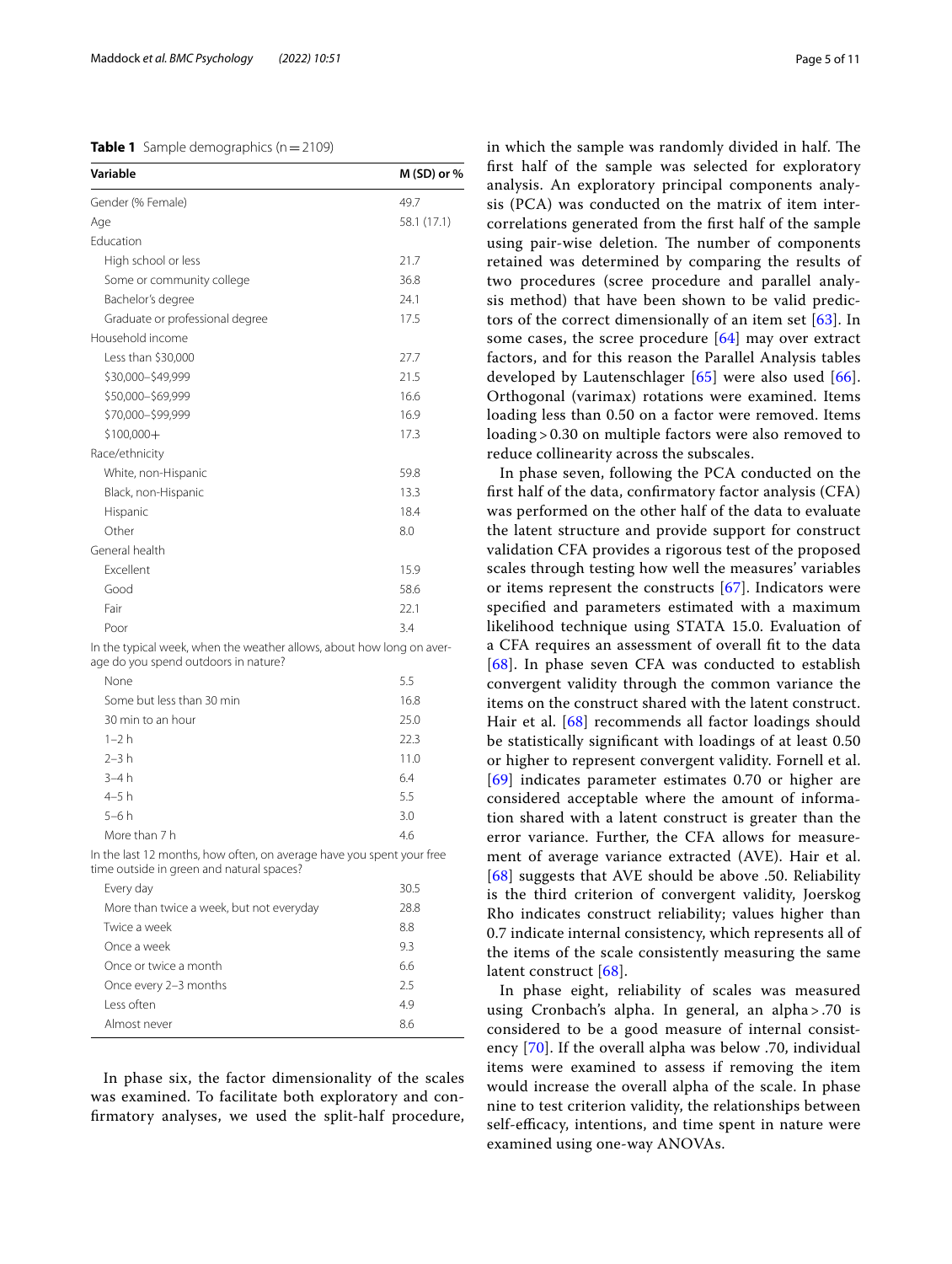# **Results**

In phase one, the research team generated 50 unique items for self-efficacy and 24 unique items for intentions. In phase two, the item set for self-efficacy was reduced to 32 items and intentions was reduced to 12 items. Twelve participants pre-tested items during cognitive interviews (phase three) and were diverse in gender, race and ethnicity, geography, age, and educational attainment. The pre-testing phase further reduced the self-efficacy set to 21 items and the intentions set to nine items.

After conducting the national survey, item quality was assessed. All self-efficacy items had good variance and were retained. In bivariate correlations, two items ("you feel stress" and "you feel depressed") had a correlation of .715 and two additional items ("you are busy" and "you have a lot of work to do") had a correlation of .707. The items with less variance and higher skewness ("you feel depressed" and "you have a lot of work to do") and were removed. All other items had correlations less than .70 with the other items. Next, items were assessed relative to the amount of time spent in nature. Five items had small relationships with time spent in nature and were removed resulting in 14 retained items. All intentions items had good variance and were retained. In bivariate correlations, two items (spend more time outside and spent more time in nature) a correlation of .721. Spend more time outside had less variance and higher skewness and was removed leaving 8 items.

In phase six, the PCA was assessed on a randomly selected first half of the sample  $(n=1607)$ . Eigenvalues for two factors were greater than one (7.69, 1.13) indicating two factors using the Scree procedure [\[64\]](#page-10-19) and one using Lautenschlager's tables [[65\]](#page-10-20). Both solutions were investigated. The two-factor solution had several items load on both factors and was uninterpretable. The one factor solution had all items load>0.60 accounting for 54.9% of the variance. Intentions had only one eigenvalue greater than one (4.82) indicating a one factor solution for both factor extraction methods. All items loaded higher than 0.60 and the factor accounted for 60.3% of the variance.

In phase seven, convergent validity was established by the CFA. Standardized loadings for items measuring self-efficacy ranged from .616 to .779 and were significant  $(p < .001)$ . Further, the CFA demonstrated that the average variance extracted (AVE) from items was .513, above the threshold suggested by Hair et al. (2010), further demonstrating convergent validity. Reliability was the third criterion of convergent validity assessed. The Joreskog Rho construct reliability [[68\]](#page-10-23) was .913. A score higher than 0.7 indicates internal consistency, which represents all of the items of the scale consistently measuring the same latent construct [[68](#page-10-23)]. Following the CFA, ft statistics were assessed and model testing indicated an adequate fit to the data (CFI=.906, TLI=.889,  $SRMR = .051$ ,  $RMSEA = .097$ ). These data can be found in Table [2](#page-6-0). The items measuring intentions ranged from .673 to .814 and were significant  $(p < .001)$ . The AVE was .537, indicating convergent validity, and the Rho was .902 demonstrating construct reliability. The tests for goodness of ft indicated model achieved a mediocre fit to the data (CFI=.914, TLI=.880, SRMR=.053,  $RMSEA = .135$ ).

In phase eight, Cronbach's alpha for self-efficacy was 0.93 and 0.91 for intentions. The correlation between the two scales was  $0.56$  ( $p < .001$ ). In phase nine, both scales showed signifcant diferences and eta-squares>.20 indicating large efect sizes across frequency and time spent outside. These results are displayed in Tables [3](#page-6-1) and [4](#page-7-0). Convergent and divergent validity with demographics, behavioral capacity, and attitudes towards spending time in nature were then assessed. Self-efficacy and intentions were moderately correlated  $(r=.56, p<.001)$ . Self-efficacy was signifcantly, positively correlated with positive attitudes towards spending time in nature  $(r = .40, p < .001)$ and behavioral capacity  $(r=.51, p<.001)$  and negatively correlated with negative attitudes towards spending time in nature  $(r=-.17)$ , concerns about spending time in nature (− .28, *p* < .001), and age (− .07, *p* < .001). Intentions were signifcantly, positively correlated with positive attitudes  $(r=.58, p<.001)$  and behavioral capacity  $(r=.56, p<.001)$  and negatively correlated with negative attitudes (r=− .24, *p*<.001), concerns about nature (− .19, *p*<.001), and age (− .16, *p*<.001). Males reported significantly higher self-efficacy scores than women. However, there were no gender diferences on intentions. For race/ethnicity, there were no differences on self-efficacy. For intentions, Hispanic participants scored signifcantly higher than both Black and White respondents. Both scales were signifcantly related to general health, with participants in excellent and good health reporting higher levels than those in fair and poor health. These results are displayed in Table [5](#page-7-1).

# **Discussion**

The goal of this study was to develop reliable and valid measures for self-efficacy and intentions to spend time in nature. Having a better understanding of cognitive factors that are associated with individuals spending time in nature will support health promotion and evaluation efforts. The study followed gold standard guidelines proposed by Boateng et al. [[58\]](#page-10-13). For both scales, a one-factor solution was found that was validated in a confrmatory factor analysis. Both scales had excellent levels of internal consistency. The scales were moderately correlated with each other and had a strong relationship with TSN.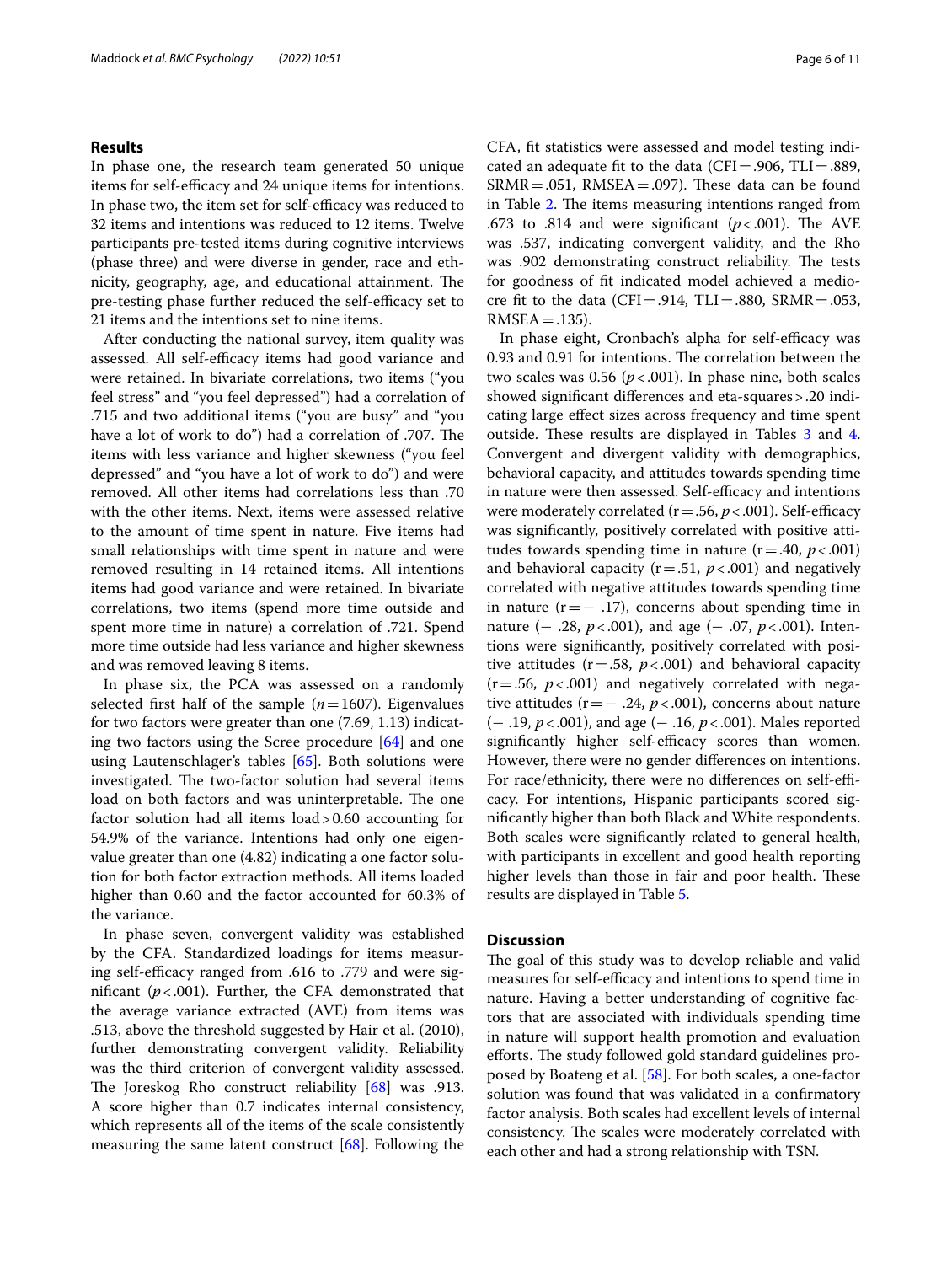# <span id="page-6-0"></span>**Table 2** Confrmatory factor analysis results

| <b>Constructs and measurement item</b>                                   | Standardized loading <sup>ad</sup> | Error variance <sup>b</sup> | Indicator<br>reliability |
|--------------------------------------------------------------------------|------------------------------------|-----------------------------|--------------------------|
| First-order loadings                                                     |                                    |                             |                          |
| Self-efficacy ( $\alpha$ = .919; $\rho$ = .933; AVE = .584) <sup>c</sup> |                                    |                             |                          |
| It is really hot outside                                                 | .72                                | .012                        | .518                     |
| It is really cold outside                                                | .69                                | .012                        | .476                     |
| It is raining or snowing                                                 | .68                                | .012                        | .462                     |
| Daylight hours are shorter                                               | .74                                | .011                        | .548                     |
| You are busy                                                             | .75                                | .010                        | .563                     |
| You feel stressed                                                        | .73                                | .011                        | .533                     |
| Nature is far away                                                       | .70                                | .012                        | .490                     |
| You feel tired                                                           | .78                                | .010                        | .608                     |
| There are no people around                                               | .65                                | .014                        | .423                     |
| You have no one to go with                                               | .72                                | .011                        | .518                     |
| You are in pain                                                          | .72                                | .011                        | .518                     |
| You lack transportation to natural areas                                 | .68                                | .012                        | .462                     |
| It feels unsafe                                                          | .62                                | .014                        | .384                     |
| There is an expense involved (like a park pass or entrance fee)          | .62                                | .014                        | .384                     |
| Intentions ( $\alpha$ = .91; $\rho$ = .90; AVE = .54) <sup>c</sup>       |                                    |                             |                          |
| Spend more time at neighborhood and community parks                      | .70                                | .012                        | .490                     |
| Spend at least two hours per week outside                                | .67                                | .013                        | .449                     |
| Visit state or national parks                                            | .76                                | .010                        | .578                     |
| Schedule trips to natural areas                                          | .81                                | .009                        | .656                     |
| Go on a hike                                                             | .73                                | .012                        | .533                     |
| Go on a walk outdoors                                                    | .68                                | .013                        | .462                     |
| Visit water recreation areas (i.e. lakes, oceans)                        | .71                                | .012                        | .504                     |
| Spend more time in nature                                                | .79                                | .010                        | .624                     |

a Entries are standardized values; all statistically signifcant (*p*<.01)

<sup>b</sup> Error variance entries are standardized

<sup>c</sup> α=Cronbach's alpha of reliability;  $\rho$  = composite construct reliability; AVE = amount of variance extracted. The average variance estimates (AVEs) ranged between 0.591 and 0.821

<sup>d</sup> Values exceeded the 3.26 cutoff

<span id="page-6-1"></span>Table 3 One-way ANOVA of self-efficacy and intentions by frequency of visits to natural spaces

| Frequency of visits to natural areas and greenspaces | Self-efficacy                             | <b>Intentions</b>                                |
|------------------------------------------------------|-------------------------------------------|--------------------------------------------------|
|                                                      | F (7,2060) = 57.3, p < .001, $n^2$ = 0.22 | $F(7,2090) = 127.3$<br>$p < .001$ , $n^2 = 0.30$ |
|                                                      | M (SD)                                    | M(SD)                                            |
| Almost never                                         | 1.79(0.81)                                | 2.13(0.97)                                       |
| Less than every 2-3 months                           | 2.16(0.80)                                | 2.61(0.87)                                       |
| Once every 2-3 months                                | 2.13(0.77)                                | 3.09(0.93)                                       |
| Once or twice a month                                | 2.28(0.74)                                | 3.19(0.76)                                       |
| Once a week                                          | 2.37(0.78)                                | 3.34(0.83)                                       |
| Twice a week                                         | 2.66(0.77)                                | 3.59(0.75)                                       |
| More than twice a week, but not everyday             | 2.83(0.82)                                | 3.73(0.80)                                       |
| Everyday                                             | 3.20(0.90)                                | 3.92(0.78)                                       |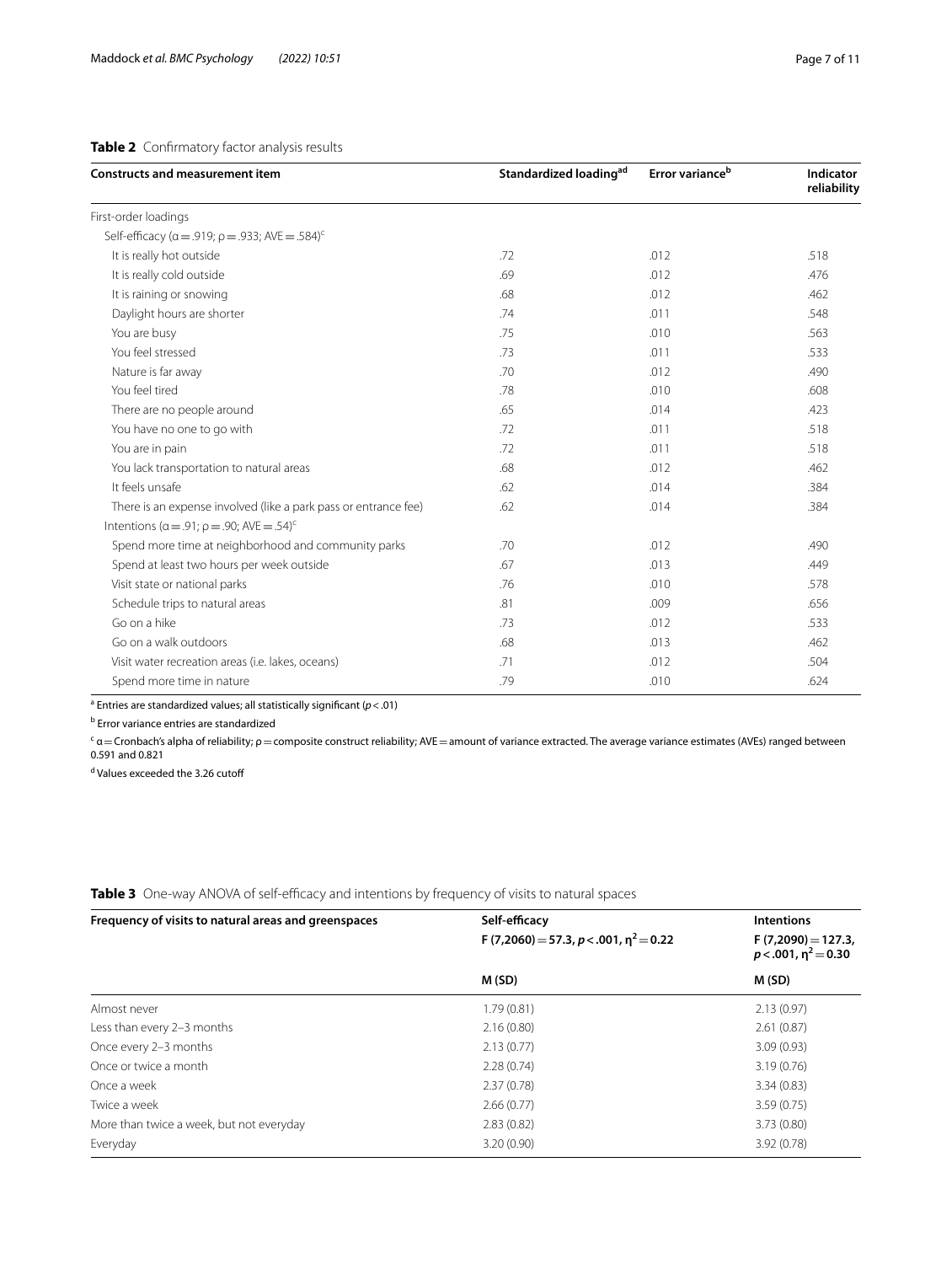<span id="page-7-0"></span>**Table 4** One-way ANOVA of self-efficacy and intentions by times per week spent in natural spaces

| Time per week in natural<br>areas and greenspaces | Self-efficacy<br>$F(8,2057) = 49.8$<br>$p<.001$ , $n^2=0.22$ | <b>Intentions</b><br>$F(8,2087) = 71.9$<br>$p < .001$ , $n^2 = 0.25$ |
|---------------------------------------------------|--------------------------------------------------------------|----------------------------------------------------------------------|
|                                                   | M (SD)                                                       | M (SD)                                                               |
| None                                              | 1.75(0.84)                                                   | 2.14(1.07)                                                           |
| Some but less than 30 min                         | 2.14(0.77)                                                   | 2.86(0.92)                                                           |
| 30 min to an hour                                 | 2.60(0.81)                                                   | 3.53(0.86)                                                           |
| $1 - 2h$                                          | 2.83(0.85)                                                   | 3.70(0.77)                                                           |
| $2 - 3 h$                                         | 3.08(0.82)                                                   | 3.82(0.77)                                                           |
| $3-4h$                                            | 3.17(0.89)                                                   | 3.91(0.82)                                                           |
| 4–5 h                                             | 3.32(0.89)                                                   | 3.90(0.75)                                                           |
| $5 - 7h$                                          | 3.21(0.87)                                                   | 4.07(0.65)                                                           |
| More than 7 h                                     | 3.45(0.91)                                                   | 4.08(0.82)                                                           |

Implications for measuring the relationship of nature to health based on these fndings include important insights into the ways in which perceived afective responses to time in nature may impact propensity for frequency and duration of exposure to natural spaces. In general, total duration of exposure was positively associated with both self-efficacy and intentions to spend time in nature. Thus, recommendations for developing interventions to increase time spent in nature based on fndings from this study include a focus on measuring and increasing confdence to spend time in nature in a variety of situations while also addressing intentions to spend time in a variety of greenspaces. Strategies will therefore include a variety of diferent approaches, depending upon the

specifc aspects that are the focus of an intervention. A systematic review and meta-analysis found that successful strategies to increase self-efficacy for physical activity included: action planning, time management, prompt self-monitoring of behavioral outcomes, and planning social support and social change [\[71\]](#page-10-26). For example, increasing self-efficacy in nature may be accomplished through observation learning or guided experiences that increase connectedness to nature or sense of place, while intentions might be efectively increased through goal setting, planning, addressing barriers and consciousness raising [[72\]](#page-10-27).

There were several interesting findings related to the scales and demographics. While nature exposure is shown to be benefcial to healthy aging, both selfefficacy and intentions were negatively correlated with age [[73](#page-10-28)]. Older adults may have mobility or safety concerns that reduce their intentions and self-efficacy for spending time in nature. In the U.S., less than 10% of park users are older adults and may beneft from parks constructed with older adults in mind [[74](#page-10-29), [75\]](#page-10-30). Similar fndings were found for general health, with healthier people reporting higher intentions and self-efficacy. For gender, while there was no diference in intentions, males reported higher self-efficacy. A recent study found that although females reported being more connected to nature and preferred outdoor environments for recreation, they were less likely to participate in nature-based recreation  $[24]$  $[24]$  $[24]$ . This may be due in part to a difference in self efficacy. Racial and ethnic differences were limited; for self-efficacy no differences were found and intentions were only higher for Hispanic

| Gender              | Self-efficacy                               | Intentions                                  |  |
|---------------------|---------------------------------------------|---------------------------------------------|--|
|                     | $t(2041) = 7.16, p < .001, d = .32$         | $t(2071) = 0.76$ , n.s<br>M(SD)             |  |
|                     | M(SD)                                       |                                             |  |
| Males               | 2.86(0.96)                                  | 3.52(0.96)                                  |  |
| Females             | 2.56(0.89)                                  | 3.48(0.89)                                  |  |
| Race/Ethnicity      | $F(3,2003) = 1.2$ , n.s                     | $F(3,2032) = 8.2, p < .001, \eta^2 = 0.01$  |  |
| White, non-Hispanic | 2.68(0.94)                                  | 3.44(0.90)                                  |  |
| <b>Black</b>        | 2.75(0.94)                                  | 3.46(0.99)                                  |  |
| Hispanic            | 2.78(0.90)                                  | $3.73(0.92)^1$                              |  |
| Other               | 2.68(0.99)                                  | 3.55(0.90)                                  |  |
| General health      | $F(3,2058) = 88.1, p < .001, \eta^2 = 0.11$ | $F(3,2088) = 58.8, p < .001, \eta^2 = 0.08$ |  |
| Excellent           | $3.28(0.98)^2$                              | 3.90 $(0.86)^2$                             |  |
| Good                | 2.74(0.88)                                  | 3.55(0.90)                                  |  |
| Fair                | 2.33(0.84)                                  | 3.16(1.00)                                  |  |
| Poor                | 1.98(0.81)                                  | 2.73(1.20)                                  |  |

<span id="page-7-1"></span>**Table 5** Convergent and divergent validity of self-efficacy and intentions scales

<sup>1</sup> Hispanic participants scored significantly higher than White and Black participants, Tukey HSD

<sup>2</sup> All groups are significantly different from each other, Tukey HSD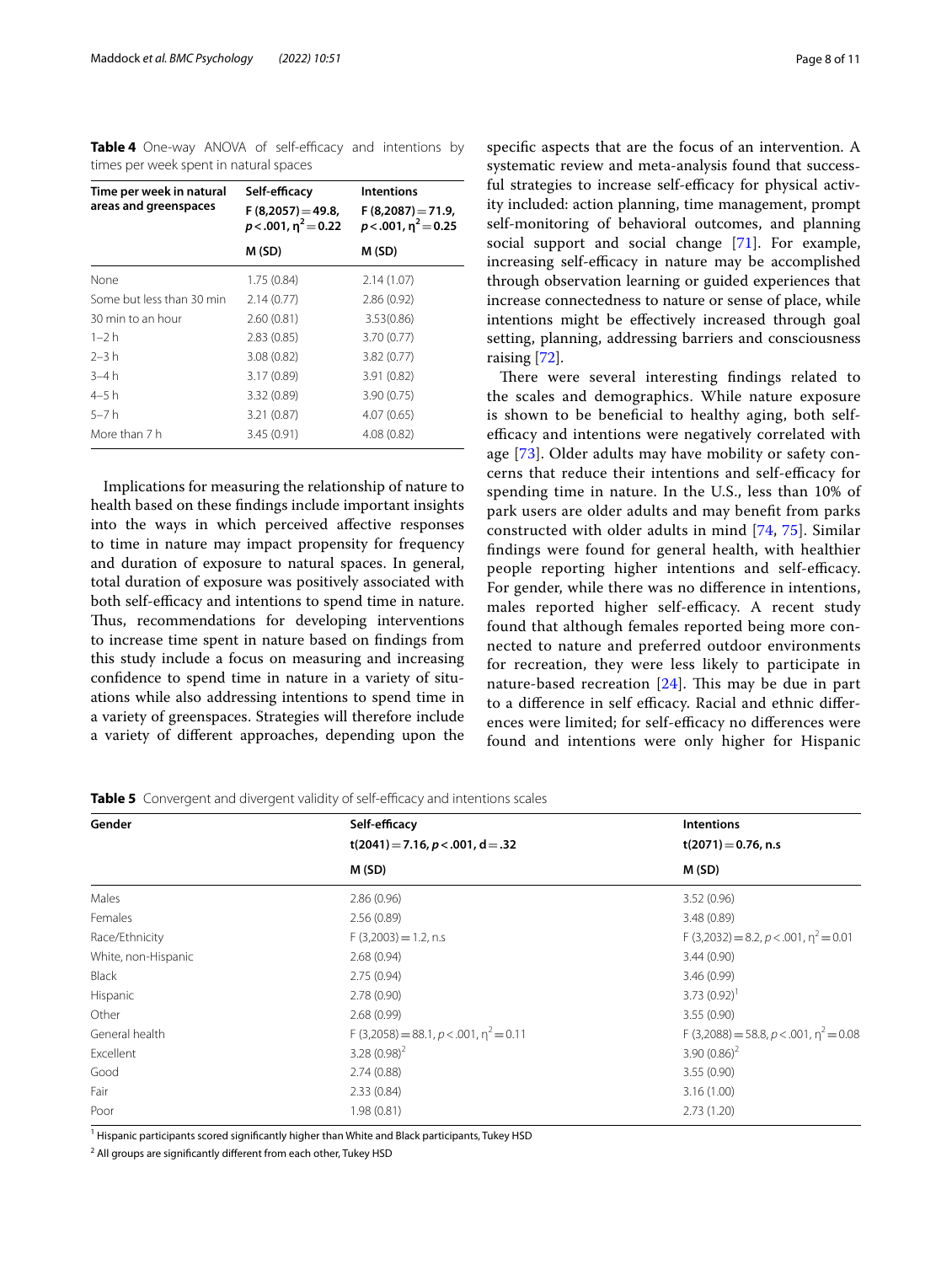respondents. While more research into this is needed, Taylor [\[76](#page-10-31)] likewise found little diferences in racial and ethnic groups on connectedness to nature and landscape preferences.

Positive attitudes towards spending time in nature were strongly related to intentions, while negative attitudes and concerns about nature had smaller relationships. While self-efficacy also had a strong relationship with positive attitudes, concerns about being in nature were also correlated. This provides preliminary insight into the value of increasing positive attitudes while providing strategies to address concerns about nature. Negative attitudes seem to play less of a role in intentions or self-efficacy. This is in line with behavioral capacity which was strongly related to both scales and may be a tangible pathway to improve self-efficacy and intentions [[72](#page-10-27)].

Over the past few years, interventions to increase time in nature have become more popular. However, these have been based on adding plants and gardens to indoor and urban areas, physician recommendations for nature contact (e.g. ParkRX), or place-based programming (e.g. community gardens) [[43,](#page-9-22) [60](#page-10-15)]. To date, there is a lack of theory-based behavioral change interventions focused on individuals, families, or other social groups. This study offers progress toward the provision of measures that will serve as the foundation for interventions about self-efficacy and intentions to spend time in nature. The resulting reduction in items based on factor loadings further created succinct and user-friendly measures that can be applied across a variety of academic and practical contexts.

This study has several limitations. While the sample came from across the United States and was representative of the US population on gender and race, the average age of the respondents tended to be older than the population median. Since the survey was collected via the internet, no validation of time spent in nature was possible but the study did use validated measures of nature exposure from the United States and the United Kingdom. With an internet-based study, people without internet access or the ability to read and write in English were excluded. The self-efficacy scale does differ a bit from Bandura's [[77\]](#page-10-32) recommendations which included using a 10-point Likert scale and using responses worded as certainty rather than confdence. However, in the health promotion literature, most self-efficacy scales have used a 5-point Likert scale with confdence as the prompts [\[78](#page-10-33), [79\]](#page-10-34).

In conclusion, this study resulted in reliable and valid measures of self-efficacy and intentions to spend time in nature. The measures will be helpful in developing and evaluating theory-based interventions to increase time in nature.

#### **Acknowledgements**

This research was conducted in partnership with the Physical Activity Policy Research Evaluation Network Parks & Greenspace workgroup. We would like to thank David Brown, Russ Carson, Teresa Horton, Robby Layton, Teresa Penbrooke, and Elsa Pérez-Paredes for their contribution to the study.

#### **Authors' contributions**

JM conceptualized and led the study. JM and CS ran the statical analyses. JM, CS, GB, CS, DK, JG, CP, and AK contributed to data collection, participated in writing sections of the paper, and reviewed the manuscript. All authors read and approved the fnal manuscript.

#### **Funding**

This study was funded by a gift from the Marek Family to the Center for Health and Nature.

#### **Availability of data and materials**

The data and scales are available by contacting the corresponding author.

#### **Declarations**

#### **Ethics approval and consent to participate**

All study protocols were carried out in accordance with relevant guidelines and regulations and were approved by the Texas A&M University Institutional Review board. Informed consent was obtained from all subjects.

#### **Consent for publication**

Not applicable.

#### **Competing interests**

The authors have no competing interests as defned by BMC, or other interests that might be perceived to infuence the results and/or discussion reported in this paper.

#### **Author details**

<sup>1</sup> Department of Environmental and Occupational Health, School of Public Health, Texas A&M University, 1266 TAMU, College Station, TX 77843, USA. <sup>2</sup> Center for Health and Nature, Houston Methodist Research Institute, Houston, TX, USA. <sup>3</sup> Department of Recreation, Park and Tourism Sciences, Texas A&M University, College Station, TX, USA. <sup>4</sup>School of Environmental and Forest Sciences, University of Washington, Seattle, WA, USA.<sup>5</sup> School of Business, Northcentral University, San Diego, CA, USA. <sup>6</sup>Texas A&M AgriLife Extension, College Station, TX, USA. <sup>7</sup> Department of Epidemiology, Tulane University, New Orleans, LA, USA. <sup>8</sup> School of Nursing, Oregon Health and Sciences University, Portland, OR, USA. <sup>9</sup> Department of Health Promotion, Education, and Behavior, University of South Carolina, Columbia, SC, USA.

# Received: 30 November 2021 Accepted: 22 February 2022 Published online: 03 March 2022

#### **References**

- <span id="page-8-0"></span>1. Bratman GN, Anderson CB, Berman MG, Cochran B, de Vries S, Flanders J, Folke C, Frumkin H, Gross JJ, Hartig T, Kahn PH, Kuo M, Lawler JJ, Levin PS, Lindahl T, Meyer-Lindenberg A, Mitchell R, Ouyang Z, Roe J, Scarlett L, Smith JR, van den Bosch M, Wheeler BW, White MP, Zheng H, Daily GC. Nature and mental health: an ecosystem service perspective. Sci Adv. 2019;5(7):eaax0903. [https://doi.org/10.1126/sciadv.aax0903.](https://doi.org/10.1126/sciadv.aax0903)
- <span id="page-8-3"></span>2. Frumkin H, Bratman GN, Breslow SJ, Cochran B, Kahn PH, Lawler JJ, Levin PS, Tandon PS, Varanasi U, Wolf KL, Wood SA. Nature contact and human health: a research agenda. Environ Health Perspect. 2017. [https://doi.org/](https://doi.org/10.1289/EHP1663) [10.1289/EHP1663](https://doi.org/10.1289/EHP1663).
- <span id="page-8-1"></span>3. Christiana RW, Besenyi GM, Gustat J, Horton TH, Penbrooke TL, Shultz CL. A scoping review of the health benefts of nature-based physical activity. J Healthy Eat Act Living. 2021;1(3):127–60.
- <span id="page-8-2"></span>4. Jarvis I, Gergel S, Koehoorn M, van den Bosch M. Greenspace access does not correspond to nature exposure: measures of urban natural space with implications for health research. Landsc Urban Plan.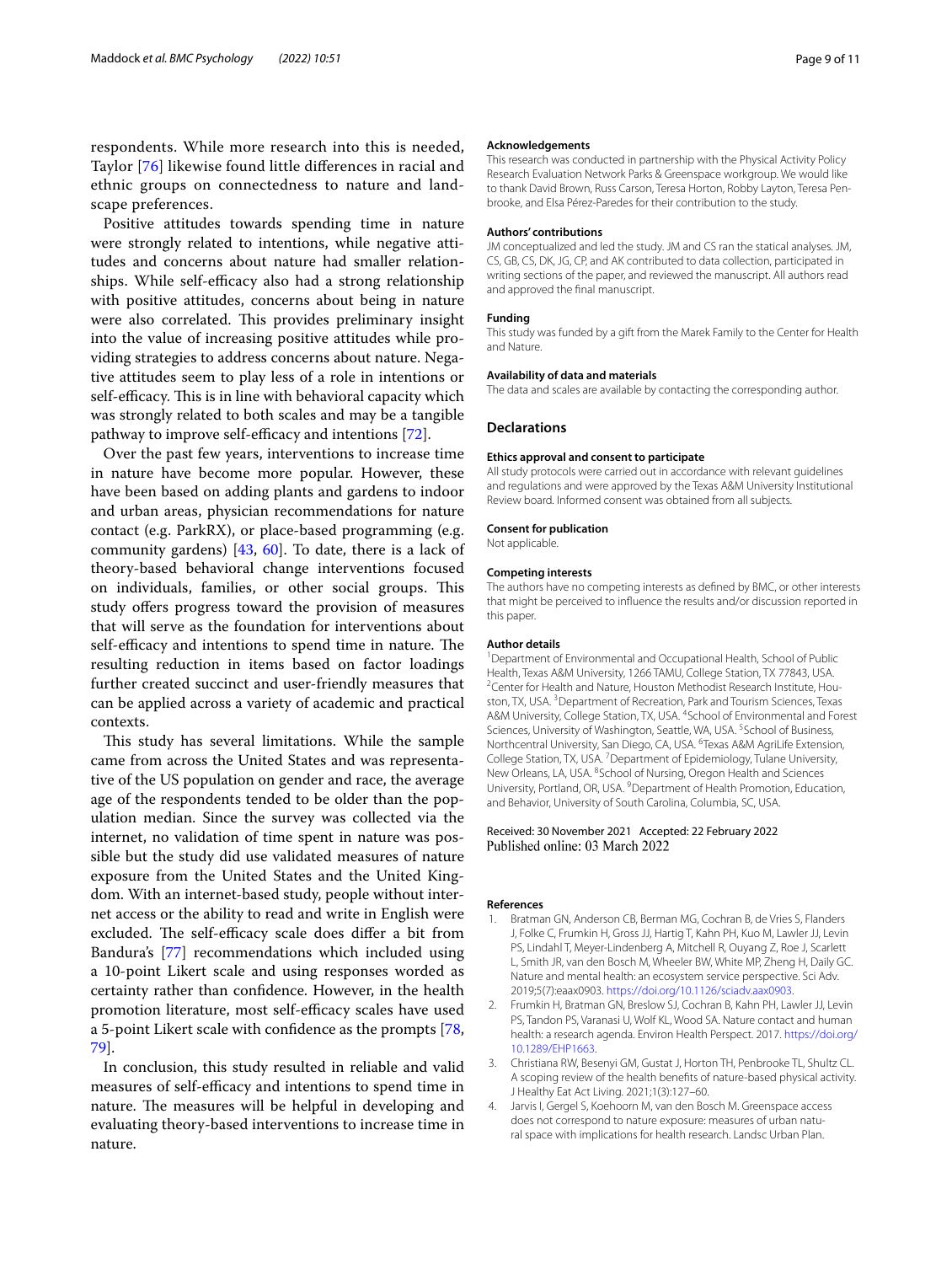2020;194:103686–103686. [https://doi.org/10.1016/j.landurbplan.2019.](https://doi.org/10.1016/j.landurbplan.2019.103686) [103686.](https://doi.org/10.1016/j.landurbplan.2019.103686)

- 5. Marselle MR, Irvine KN, Lorenzo-Arribas A, Warber SL. Moving beyond green: exploring the relationship of environment type and indicators of perceived environmental quality on emotional well-being following group walks. Int J Environ Res Public Health. 2015;12(1):106–30. [https://](https://doi.org/10.3390/ijerph120100106) [doi.org/10.3390/ijerph120100106.](https://doi.org/10.3390/ijerph120100106)
- 6. White MP, Elliott LR, Gascon M, Roberts B, Fleming LE. Blue space, health and well-being: a narrative overview and synthesis of potential benefts. Environ Res. 2020;191(September):110169–110169. [https://doi.org/10.](https://doi.org/10.1016/j.envres.2020.110169) [1016/j.envres.2020.110169](https://doi.org/10.1016/j.envres.2020.110169).
- <span id="page-9-0"></span>7. Wyles KJ, White MP, Hattam C, Pahl S, King H, Austen M. Are some natural environments more psychologically benefcial than others? The importance of type and quality on connectedness to nature and psychological restoration. Environ Behav. 2019;51(2):111–43. [https://doi.org/10.1177/](https://doi.org/10.1177/0013916517738312) [0013916517738312](https://doi.org/10.1177/0013916517738312).
- <span id="page-9-1"></span>8. Bratman GN, Young G, Mehta A, Lee Babineaux I, Daily GC, Gross JJ. Afective benefts of nature contact: the role of rumination. Front Psychol. 2021.<https://doi.org/10.3389/fpsyg.2021.643866>.
- 9. Fong KC, Hart JE, James P. A review of epidemiologic studies on greenness and health: updated literature through 2017. Curr Environ Health Rep. 2018;5(1):77. <https://doi.org/10.1007/s40572-018-0179-y>.
- 10. Jennings V, Bamkole O. The relationship between social cohesion and urban green space: an avenue for health promotion. Int J Environ Res Public Health. 2019;16(3):452–452. [https://doi.org/10.3390/ijerph1603](https://doi.org/10.3390/ijerph16030452) [0452](https://doi.org/10.3390/ijerph16030452)
- 11. Kuo M. How might contact with nature promote human health? Promising mechanisms and a possible central pathway. Front Psychol. 2015;6(August):1–8. [https://doi.org/10.3389/fpsyg.2015.01093.](https://doi.org/10.3389/fpsyg.2015.01093)
- <span id="page-9-18"></span>12. Remme RP, Frumkin H, Guerry AD, King AC, Mandle L, Sarabu C, Bratman GN, Giles-Corti B, Hamel P, Han B. An ecosystem service perspective on urban nature, physical activity, and health. Proc Natl Acad Sci. 2021;118(22):e2018472118.
- <span id="page-9-2"></span>13. Wen Y, Yan Q, Pan Y, Gu X, Liu Y. Medical empirical research on forest bathing (Shinrin-yoku): a systematic review. Environ Health Prev Med. 2019. [https://doi.org/10.1186/s12199-019-0822-8.](https://doi.org/10.1186/s12199-019-0822-8)
- <span id="page-9-3"></span>14. Bratman GN, Olvera-Alvarez HA, Gross JJ. The affective benefits of nature exposure. Soc Personal Psychol Compass. 2021. [https://doi.org/10.1111/](https://doi.org/10.1111/spc3.12630) [spc3.12630](https://doi.org/10.1111/spc3.12630).
- 15. Markevych I, Schoierer J, Hartig T, Chudnovsky A, Hystad P, Dzhambov AM, deVries S, Triguero-Mas M, Brauer M, Nieuwenhuijsen MJ, Lupp G, Richardson EA, Astell-Burt T, Dimitrova D, Feng X, Sadeh M, Standl M, Heinrich J, Fuertes E. Exploring pathways linking greenspace to health: theoretical and methodological guidance. Environ Res. 2017;158:301–17. [https://doi.org/10.1016/j.envres.2017.06.028.](https://doi.org/10.1016/j.envres.2017.06.028)
- 16. Marselle MR, Hartig T, Cox DTC, de Bell S, Knapp S, Lindley S, Triguero-Mas M, Böhning-Gaese K, Braubach M, Cook PA, de Vries S, Heintz-Buschart A, Hofmann M, Irvine KN, Kabisch N, Kolek F, Kraemer R, Markevych I, Martens D, Müller R, Nieuwenhuijsen M, Potts JM, Stadler J, Walton S, Warber SL, Bonn A. Pathways linking biodiversity to human health: a conceptual framework. Environ Int. 2021. [https://doi.org/10.1016/j.envint.](https://doi.org/10.1016/j.envint.2021.106420) [2021.106420.](https://doi.org/10.1016/j.envint.2021.106420)
- 17. Shanahan DF, Bush R, Gaston KJ, Lin BB, Dean J, Barber E, Fuller RA. Health benefts from nature experiences depend on dose. Sci Rep. 2016;6(1):28551–28551. <https://doi.org/10.1038/srep28551>.
- <span id="page-9-4"></span>18. White MP, Alcock I, Grellier J, Wheeler BW, Hartig T, Warber SL, Bone A, Depledge MH, Fleming LE. Spending at least 120 minutes a week in nature is associated with good health and wellbeing. Sci Rep. 2019;9(1):1–11. [https://doi.org/10.1038/s41598-019-44097-3.](https://doi.org/10.1038/s41598-019-44097-3)
- <span id="page-9-5"></span>19. Kellert SR, Case DJ, Escher D, Witter DJ, Mikels-Carrasco J, Seng PT. The Nature of Americans: National Report. 2017. [https://natureofamericans.](https://natureofamericans.org/sites/default/files/reports/Nature-of-Americans_National_Report_1.3_4-26-17.pdf) [org/sites/default/fles/reports/Nature-of-Americans\\_National\\_Report\\_](https://natureofamericans.org/sites/default/files/reports/Nature-of-Americans_National_Report_1.3_4-26-17.pdf) [1.3\\_4-26-17.pdf](https://natureofamericans.org/sites/default/files/reports/Nature-of-Americans_National_Report_1.3_4-26-17.pdf).
- <span id="page-9-6"></span>20. Mayer FS, Frantz CM. The connectedness to nature scale: A measure of individuals' feeling in community with nature. J Environ Psychol. 2004;24(4):503–15.
- <span id="page-9-7"></span>21. Schultz PW. The structure of environmental concern: concern for self, other people, and the biosphere. J Environ Psychol. 2001;21(4):327–39.
- <span id="page-9-8"></span>22. Nisbet EK, Zelenski JM, Murphy SA. The nature relatedness scale: Linking individuals' connection with nature to environmental concern and behavior. Environ Behav. 2009;41(5):715–40.
- <span id="page-9-9"></span>23. Pritchard A, Richardson M, Sheffield D, McEwan K. The relationship between nature connectedness and eudaimonic well-being: a metaanalysis. J Happiness Stud. 2020;21(3):1145–67.
- <span id="page-9-10"></span>24. Rosa CD, Larson LR, Collado S, Cloutier S, Profice CC. Gender differences in connection to nature, outdoor preferences, and nature-based recreation among college students in Brazil and the United States. Leis Sci. 2020;1–21.
- <span id="page-9-11"></span>25. Tester-Jones M, White MP, Elliott LR, Weinstein N, Grellier J, Economou T, Bratman GN, Cleary A, Gascon M, Korpela KM, Nieuwenhuijsen M, O'Connor A, Ojala A, van den Bosch M, Fleming LE. Results from an 18 country cross-sectional study examining experiences of nature for people with common mental health disorders. Sci Rep. 2020;10(1):19408. <https://doi.org/10.1038/s41598-020-75825-9>.
- <span id="page-9-12"></span>26. Ekkel ED, de Vries S. Nearby green space and human health: Evaluating accessibility metrics. Landsc Urban Plan. 2017;157:214–20.
- 27. Byrne J. When green is White: the cultural politics of race, nature and social exclusion in a Los Angeles urban national park. Geoforum. 2012;43(3):595–611.
- 28. Jarvis I, Koehoorn M, Gergel SE, van den Bosch M. Diferent types of urban natural environments infuence various dimensions of selfreported health. Environ Res. 2020;186:109614–109614. [https://doi.org/](https://doi.org/10.1016/j.envres.2020.109614) [10.1016/j.envres.2020.109614](https://doi.org/10.1016/j.envres.2020.109614).
- 29. Kabisch N, van den Bosch M, Lafortezza R. The health benefts of naturebased solutions to urbanization challenges for children and the elderly a systematic review. Environ Res. 2017;159:362–73. [https://doi.org/10.](https://doi.org/10.1016/j.envres.2017.08.004) [1016/j.envres.2017.08.004](https://doi.org/10.1016/j.envres.2017.08.004).
- 30. Nardone A, Rudolph KE, Morello-Frosch R, Casey JA. Redlines and greenspace: the relationship between historical redlining and 2010 greenspace across the United States. Environ Health Perspect. 2021;129(1):17006. <https://doi.org/10.1289/EHP7495>.
- <span id="page-9-13"></span>31. Park K, Rigolon A, Choi D-A, Lyons T, Brewer S. Transit to parks: an environmental justice study of transit access to large parks in the US West. Urban For Urban Green. 2021;60:127055.
- <span id="page-9-14"></span>32. Hoover FA, Lim TC. Examining privilege and power in US urban parks and open space during the double crises of antiblack racism and COVID-19. Socio Ecol Pract Res. 2020. [https://doi.org/10.1007/s42532-020-00070-3.](https://doi.org/10.1007/s42532-020-00070-3)
- 33. Rigolon A, Németh J. What shapes uneven access to urban amenities? Thick injustice and the legacy of racial discrimination in Denver's parks. J Plan Educ Res. 2018;41(3):312–25.
- 34. Roberts JD. Central Park: Black bodies green spaces, white minds. Medium. 2021. [https://medium.com/@ActiveRoberts/central-park-black](https://medium.com/@ActiveRoberts/central-park-black-bodies-green-spaces-white-minds-3efebde69077)[bodies-green-spaces-white-minds-3efebde69077](https://medium.com/@ActiveRoberts/central-park-black-bodies-green-spaces-white-minds-3efebde69077).
- <span id="page-9-15"></span>35. Williams TG, Logan TM, Zuo CT, Liberman KD, Guikema SD. Parks and safety: a comparative study of green space access and inequity in five US cities. Landsc and Urban Plan. 2020;201:103841.
- <span id="page-9-16"></span>36. Zhang R, Wulff H, Duan Y, Wagner P, Associations between the physical environment and park-based physical activity: a systematic review. J Sport Health Sci. 2019;8(5):412–21.
- 37. McCormack GR, Rock M, Toohey AM, Hignell D. Characteristics of urban parks associated with park use and physical activity: a review of qualitative research. Health Place. 2010;16(4):712–26.
- 38. Huang JH, Hipp JA, Marquet O, Alberico C, Fry D, Mazak E, Lovasi GS, Robinson WR, Floyd MF. Neighborhood characteristics associated with park use and park-based physical activity among children in low-income diverse neighborhoods in New York City. Prev Med. 2020;131:105948.
- <span id="page-9-17"></span>39. Knapp M, Gustat J, Darensbourg R, Myers L, Johnson C. The relationship between park quality, park usage, and levels of physical activity in lowincome African American neighborhoods. Int J Environ Res Public Health. 2019. [https://doi.org/10.3390/ijerph16010085.](https://doi.org/10.3390/ijerph16010085)
- <span id="page-9-19"></span>40. Gibson S, Loukaitou-Sideris A, Mukhija V. Ensuring park equity: a California case study. J Urban Des. 2019;24(3):385–405.
- <span id="page-9-20"></span>41. Glanz K, Rimer BK, Viswanath K. How individuals, environments and health behaviors interact. Social cognitive theory. In: Glanz K, Rimer BK, Viswanath K, editors. Health behavior: theory, research, and practice. 5th ed. San Francisco: Jossey-Bass; 2015.
- <span id="page-9-21"></span>42. Richardson M, Cormack A, McRobert L, Underhill R. 30 days wild: development and evaluation of a large-scale nature engagement campaign to improve well-being. PLoS ONE. 2016;11(2):e0149777. [https://doi.org/10.](https://doi.org/10.1371/journal.pone.0149777) [1371/journal.pone.0149777.](https://doi.org/10.1371/journal.pone.0149777)
- <span id="page-9-22"></span>43. Besenyi GM, Hayashi EB, Christiana RW. Prescribing physical activity in parks and nature: health care provider insights on park prescription